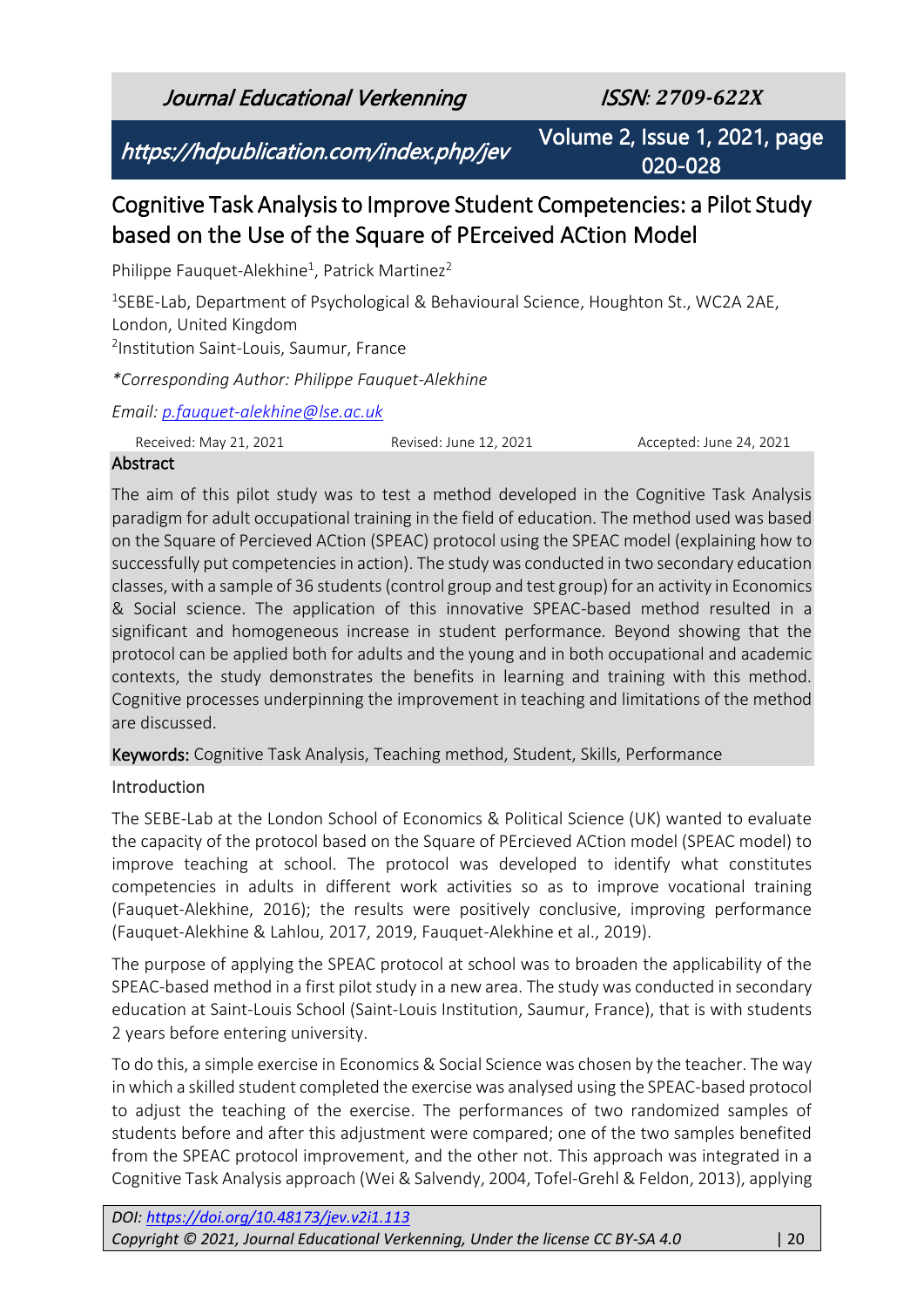a subjective tracing method structured by the SPEAC model (subjective video-recording of the skilled student in the chosen activity) followed by a reflective analysis.

# **Methods**

The experimentation begun with the selection of a work activity (a 15-minute exercise) for which the teacher had identified an improvement needed regarding student performance and for which he wanted to modify the way he taught. The activity was first analysed during a phase involving the SPEAC protocol. This was followed by a phase of teaching. Evaluation of the student performance was undertaken before and after these phases (pre and post-tests).

It was a blinded experiment except for the student whose activity was analysed: students took lessons and tests as normal courses. There was a debriefing discussion between students and the teacher after the experiment. The study received ethical approval of the Ethics Committee of the Dept. of Human Science (Laboratory for Research in Sciences of Energy, Munich, Germany - Code of Approval: LRN-DHS/19/01) showing accordance with the ethical standards laid down in the 1964 Declaration of Helsinki.

# *Analysis Phase of the Activity*

For the selected activity, the teacher chose a skilled volunteer student to perform it. The experiment was presented to the student and the parents, all of them signing an informed consent. Then the student was given the conditions necessary to carry out the activity, individually, wearing a miniature camera stuck on a pair of spectacles. This was undertaken during free time so as to preserve the blinded nature of the experiment (other students were not informed of it) and because the time allocated for teaching the class could not be devoted to analysing the activity. The realization of the activity was recorded from a first-person perspective; doing so, a subjective view of the action was recorded, and then analysed by the student and the researcher using the SPEAC protocol in the presence of the teacher (sequence also recorded): the student was questioned applying a goal-oriented subjective re-situ interview favouring reflexive analysis of the activity by the subject. It combines the techniques of self-confrontation (Von Cranack, 1989, Theureau, 2002), explicitation (Vermersh, 2006) and questioning structured by the SPEAC model (Fauquet-Alekhine, 2016).

The SPEAC model (Fig. 1) articulates the effectiveness of competencies in action between 4 poles; (1) *Having to act* relates to the instruction given to the student by the teacher in the aim of performing the task, to the instruction written on the exercise paper with which the student is presented and to the fact that the student must complete the exercise as requested by the teacher. It relates to the motives; (2) *Knowing to act* relates to the knowledge, the know-how and the experience the student has acquired and developed regarding the activity; it is linked to the student' training and experience. Were this pole only to refer to know-how and experience, the wording of the pole would be: *knowing how to act*; (3) *Being able to act* relates to the means at the student's disposal, from a physical and a psychological standpoint: the student is given a pen and paper or a computer to perform the task, is seated in a quiet environment; the student is healthy, not psychologically disturbed by any concerns other than the test, not too stressed for example; (4) *Wanting to act* relates to the student's will to perform the task. It relates to the student's motivation.

The SPEAC model (Fig. 1) allows a refined search of what makes the competencies of the subject considering that the competencies can be successfully put in action only if efficiency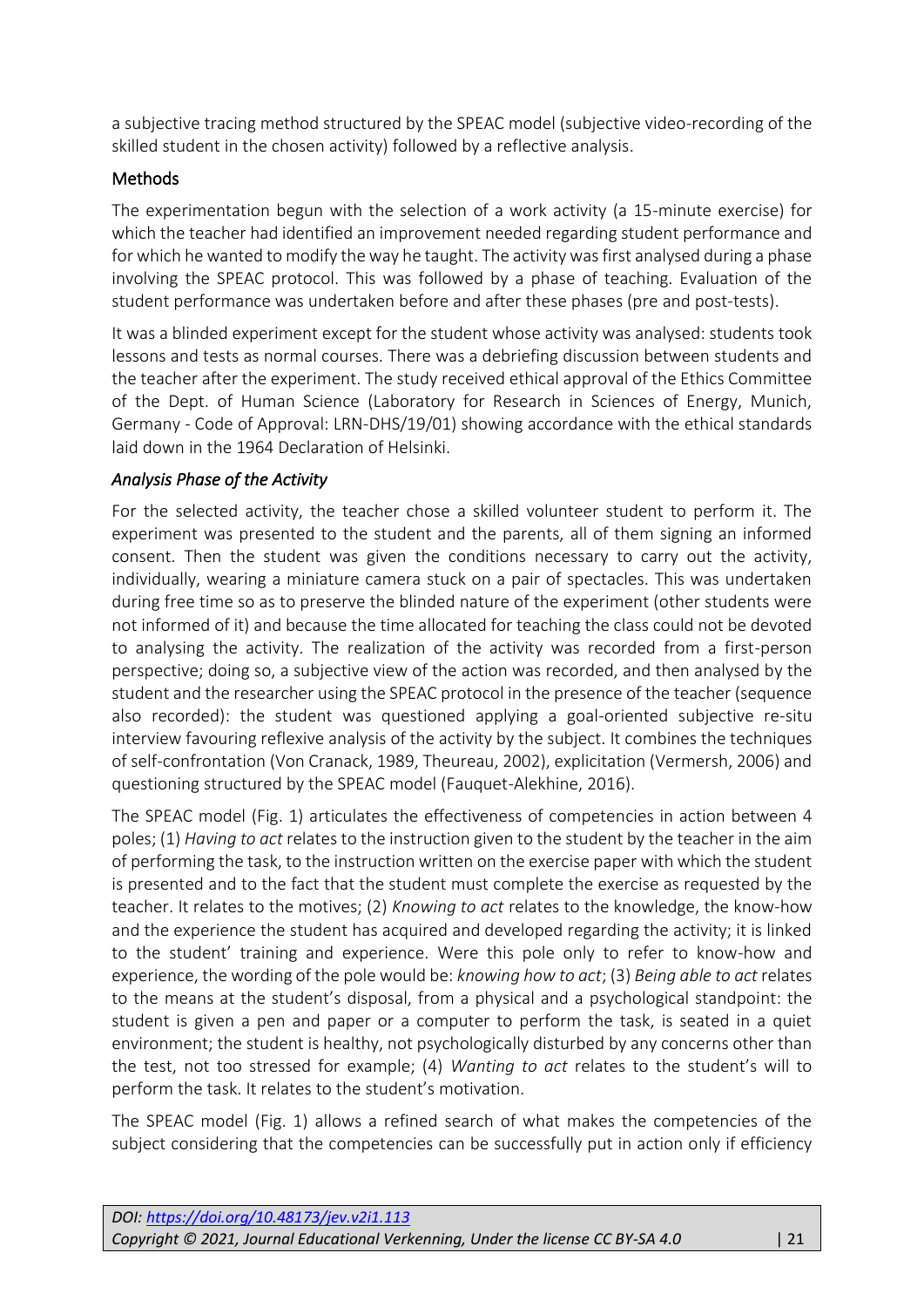and adequacy the four poles of the model are obtained. This is analysed through static and dynamic approaches.

The static approach examines whether the four poles are effective, which means both available and coherent. To be "available", a pole must have a content fully defined and this content must exist; this permits the subject to act. To be "coherent", any part of a pole must not counter another part of the same pole.

Example: the pole *Having to act* cannot be considered as available if a part of the required instruction to perform the exercise is missing and cannot be considered as coherent if the instructions are inconsistent with the teacher's requirements. The dynamic approach considers interpolar relationships in the model. Each of them must account for the symmetrical adequacy between the poles. A mismatch between at least two poles can lead to conflicts between these poles, generating difficulties in successfully putting competencies in action.

Example: the poles *Having to act* and *Being able to act* are not in adequacy if the results of the exercise must be written on a paper but there is no pen, no pencil. This dynamic approach refers to the property of "adequacy" and is combined with the properties of "availability" and "coherence" (static approach) to assess how competencies may be successfully put in action.



Figure 1. The SPEAC model and the 4 poles defining the conditions to put successfully competencies in action

Elements needed to perform this analysis are obtained through questioning the poles during the interview. The questions in their basic form are as follows: for the Pole *Being able to act*: What were you able to do? / What were not you able to do? (in terms of means, not related to the knowledge; for the Pole *Wanting to act*: What did you want to do? / What did not you want to do?; for the Pole *Knowing to act*: What did you know how to do? / What did you not know how to do?; for the Pole *Having to act*: What did you have to do? / What did not you have to do?

For more detailed examples of questions, refer to Fauquet-Alekhine (2020).

After the interview, a matrix of competencies was constructed by the researcher for the activity. This was achieved based on the interview data. Beforehand, the same protocol was applied with the teacher for the same purpose: for the selected activity, a matrix of competencies was constructed from the point of view of the teacher.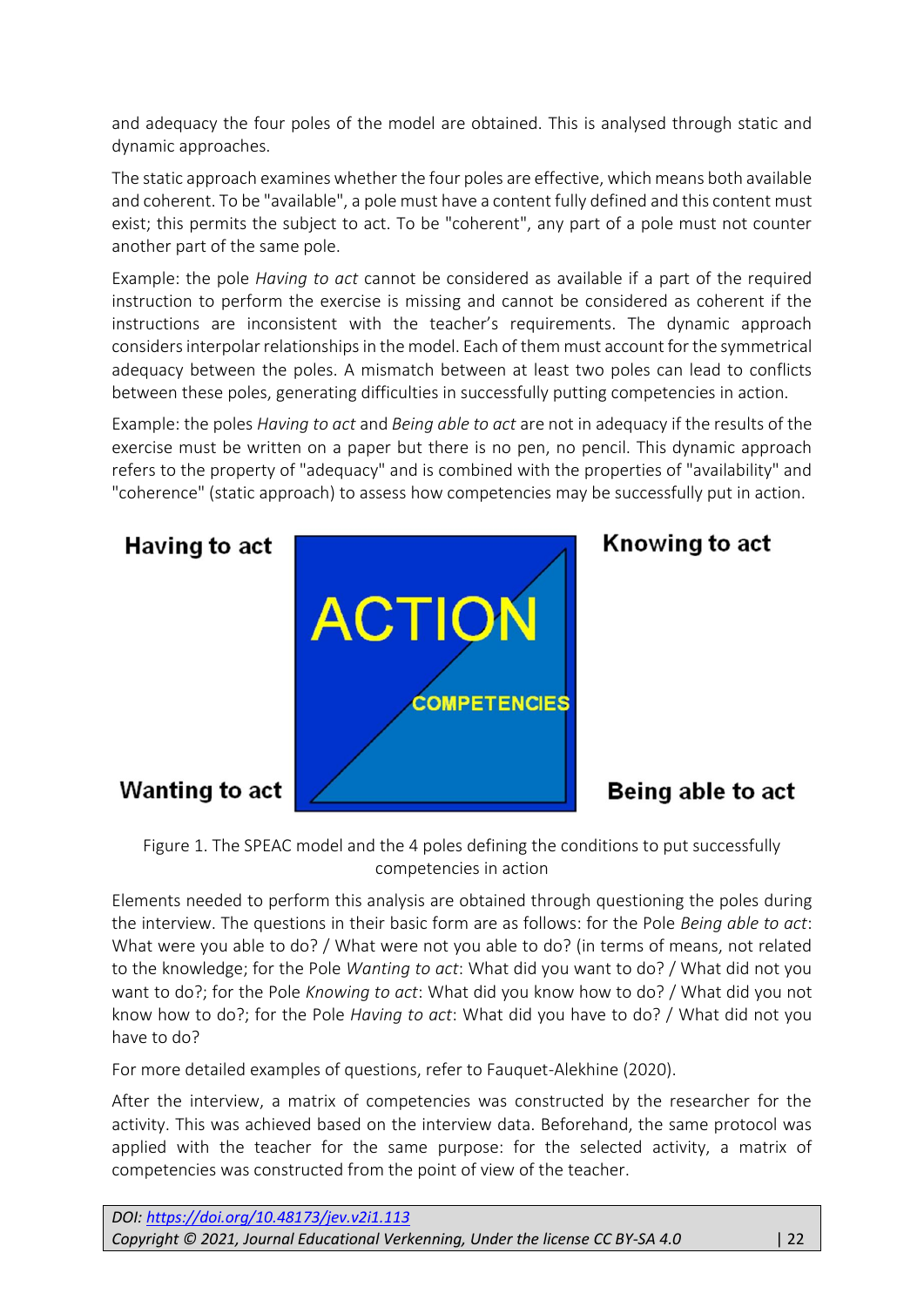# *Teaching phase*

The assumption was made that the student's matrix would be different from that of the teachers 'one. The comparison would make it possible to identify differences leading to teaching modifications and thus improving student performance. Previous studies have shown that tacit knowledge or know-how as well as non-technical skills are easily highlighted using the SPEAC protocol (Fauquet-Alekhine, 2016; Fauquet-Alekhine & Lahlou, 2017, 2021; Fauquet-Alekhine et al., 2020).

### *Phase of evaluation of the students' performance*

In order to evaluate the effect of the modified teaching method, the teacher had the students pass written pre and post-tests using an exercise of the same type but of different content, this in the two classes before and after the phases of analysis of the activity and teaching. One class was associated with the control group and the other was associated with the test group. The test group was the student sample benefiting from the SPEAC analysis: between the two tests, the control group attended a typical lesson, i.e. the lesson did not benefit from the analysis of matrix of competencies, while the test group had a lesson benefiting from these contributions.

A predefined evaluation grid helped to mark the pre and post-tests, according to 22 criteria each scoring 1 point if successfully answered. The criteria, chosen by the teacher and checked by the researcher, were the exactitude of values to be calculated or arguments to be delivered in an answer. The marks were not disclosed to the student between the two tests which were carried out as a surprise test. Identical conditions were applied to the two classes during the tests: same day of the week, end of morning to avoid postprandial effect, same test duration and same type of classroom.

For each student, a score was therefore calculated for the pre-test and the-post test. For each group, an average score and its standard deviation was calculated for the pre-test and posttest. Inter-group and inter-test results were compared using a t-test.

### Results and Discussion

## *Constitution of control and test groups*

The size of the groups was smaller than that of the class size (30 students per class): both classes had similar overall levels (similar means of annual averaged score in Economics & Social Science (ESS) for each class) but the score distribution was significantly different as well as the average score for the pre-test (mean score about 11 for one and 15 for the other). A selection of 18 subjects per class (mean age: 17 years old) was thus undertaken on the basis of their annual mean score in ESS. Doing so, the means of annual averaged score was similar for both groups as well as the score distribution (Fig. 2).

A t-test confirmed the similitude between the means of annual averaged scores:

- mean of averaged annual scores for the control group: 12.48
- mean of averaged annual scores for the test group: 12.76
- *t*(*df*= 34)=0.52 (*p*=0.60)

A  $\chi^2$  test confirmed the similitude between the distribution of the averaged annual scores per group: *2* (*df*=4)=1.16 (*p*=0.44).

A t-test confirmed the similitude between the means of scores at the pre-test:

• mean score for the control group: 12.77 ; variance  $\sigma^2$ =14.50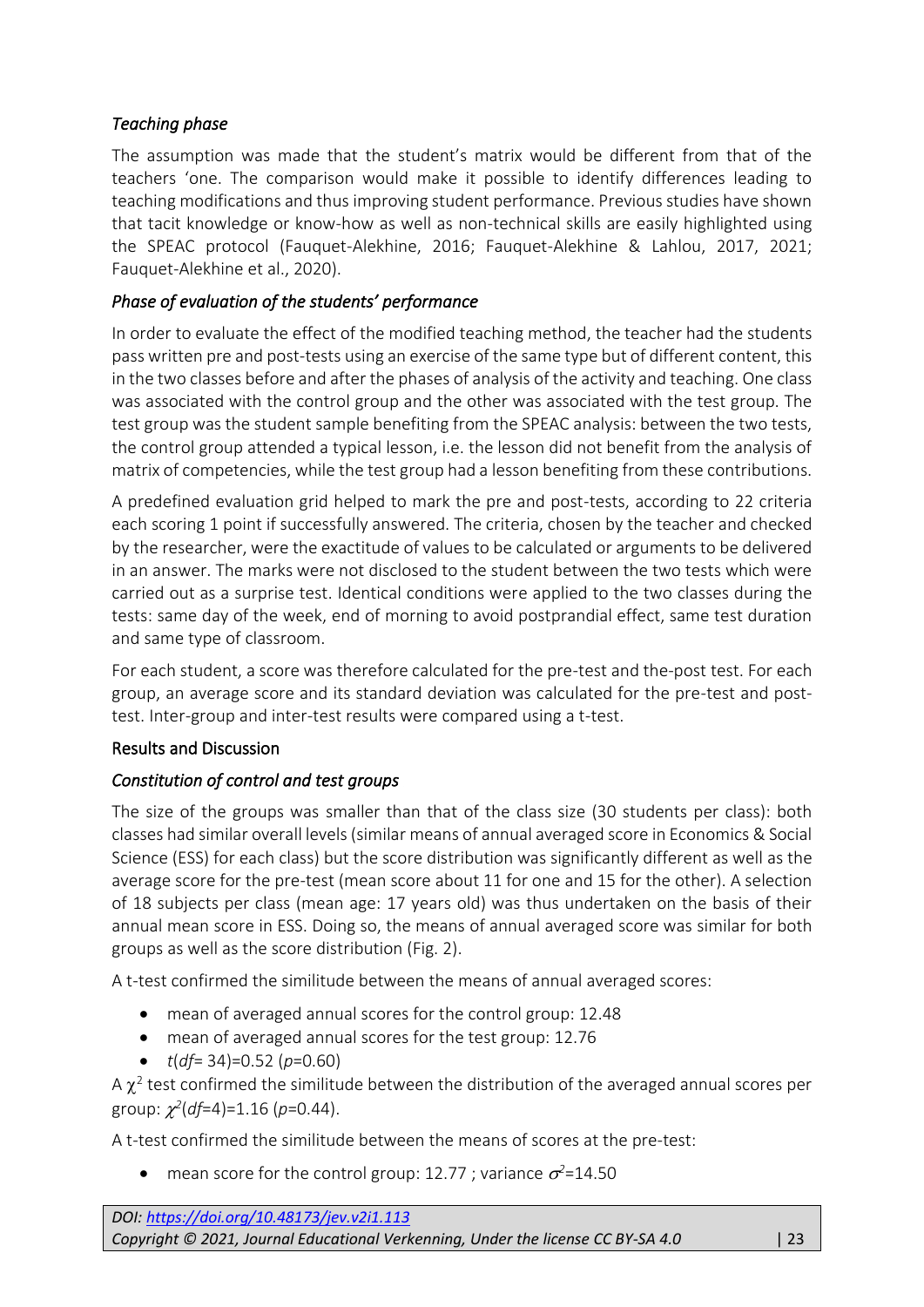- mean score for the test group : 13.33 ; variance  $\sigma^2$ =52.0
- *t*(*df*= 34)=0.28 (*p*=0.77)



Figure 2. Distribution of the averaged annual scores per group

# *Teaching phase*

The comparative analysis of the two matrices (that of the students versus that of the teacher) led to identify differences; therefore, the hypothesis has been verified. These differences led to teaching modification by identifying tacit knowledge or know-how and non-technical skills that were not included in teaching: for example i) analysis of the exercise data by deduction but also by analogy with previous exercises, ii) first doing what is easy to guarantee points but also to avoid the stress associated with getting blocked on a question. It also made it possible to identify points to be reinforced: for example, insisting on the need to combine two criteria to identify the optimal combination of productivity by clarifying the means to do so and the objectives to be known.

# *Evaluation and factors of performances*

Post-test yielded data that is reported in Table 1 and compared to the results of the pre-test: the difference between mean scores at post-test between groups is significant, the difference between mean scores at pre and post-test for the control group has little significance, the difference between mean scores at pre and post-test for the test group is significant.

The SPEAC protocol contribution thus had a significant impact on the teaching of the exercise: the results show that the effect of a lesson and the repetition of an exercise increase performance (first line, Table 1) but they show that the SPEAC protocol allows a significantly higher increase in performance (second line, Table 1): teaching gains relevance and comprehensibility, and incorporates non-specific skills (i.e. skills common to other exercises or other disciplines) such as a strategy to help reduce stress. This also contributes, in the case studied, to reducing the variance and thus homogenizing the scores in the test group towards higher values.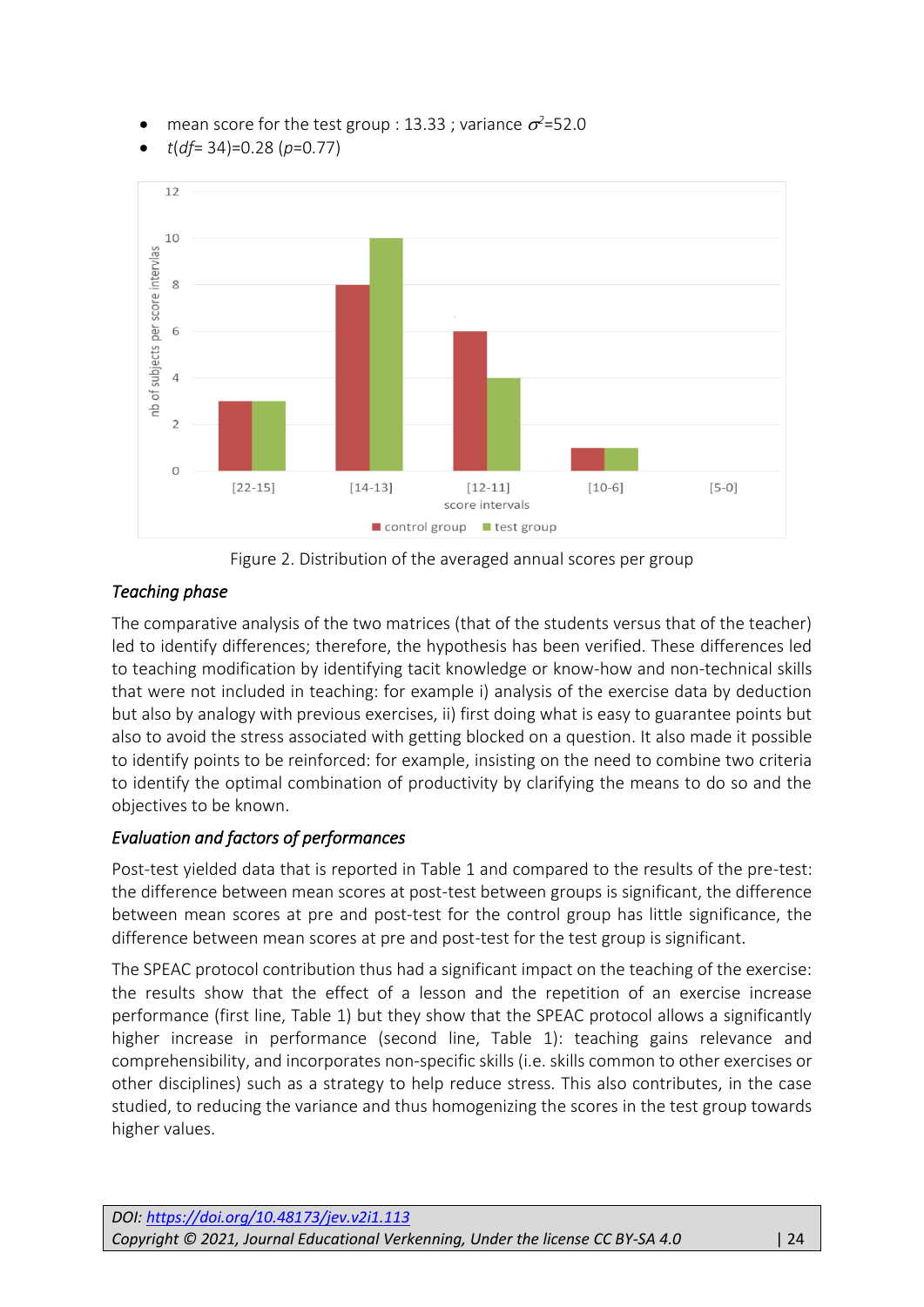Table 1. Comparison of the mean scores at pre and post-tests for both groups (control and test), significance of the differences through t-test, and coefficient *W* of Shapiro-Wilk test for normality

| Groups        | Pre-test score                          | Post-test score                         | t-test                     |
|---------------|-----------------------------------------|-----------------------------------------|----------------------------|
| Control group | 12.77<br>$\sigma^2 = 14.50$<br>$W=1.03$ | 15.94<br>$\sigma^2 = 45.27$<br>$W=1.23$ | $t(df=34)=1.72(p=0.09)$    |
| Test group    | 13.33<br>$\sigma^2 = 52.0$<br>$W=1.44$  | 19.55<br>$\sigma^2 = 14.02$<br>$W=0.90$ | $t(df= 34)=3.24 (p=0.002)$ |
| t-test        | $t(df=34)=0.28$<br>$(p=0.77)$           | $t(df=34)=1.98$<br>$(p=0.05)$           |                            |

*NB: the critical value for W(N=18) is 0.897 for an alpha level of 0.05*

There were several factors that contributed towards the performance of the SPEAC protocol.

The first of these factors is the effect of the first-person perspective. Self-confrontation with the subjective recording of the activity rather than with a third person perspective video during the interview increases efficiency. This has also been observed by other researchers (Lahlou, 2006; Le Bellu, 2011; Lahlou et al. 2015). The first-person perspective helps the subject to activate the episodic memory which provides the context for a conscious re-experience of past experiences. Subjects watching the subjective video of their past activity are put back into the action: the auditory and visual stimuli help them to remember, to rebuild the perception and the understanding of the experienced situation and the related reasoning. Lahlou et al. (2015: 5) explained: "It seems that the more similar the context of memory retrieval is to the context of memory encoding, the better is the recall, and that having multimodal cues helps, especially when they are spatial or motor - see the enactment effect (Engelkamp & Cohen, 1991). In other words, re-living the situation from a first-person perspective would facilitate recalling one's own actions and mental states/processes. This considerably simplifies analysis and interpretation, as well as validating/falsifying research hypotheses."

Second, the efficiency of the first-person perspective during the interview also takes its strength from the naturalistic context of the observed activity (Fauquet-Alekhine, 2016). An activity that is reconstructed would lose in spontaneity which is a criterion of spontaneous expression of the tacit competencies (Wasonga & Murphy, 2006). These tacit competencies are seized during the interview by the subjects themselves who discover a detail in their action that was unconscious and unnoticed until the analysis, or they become aware of them because of the researchers' questioning.

Third, the interview, structured according to the SPEAC model, allows the researchers to undertake an inter-comparison of answers per pole that favours the identification of what is conscious or what is not for the subjects. All that seems unconscious may relate to tacit competencies (Wasonga & Murphy, 2006). Through further questions, the researchers must then determine whether or not it must be understood as tacit or explicit.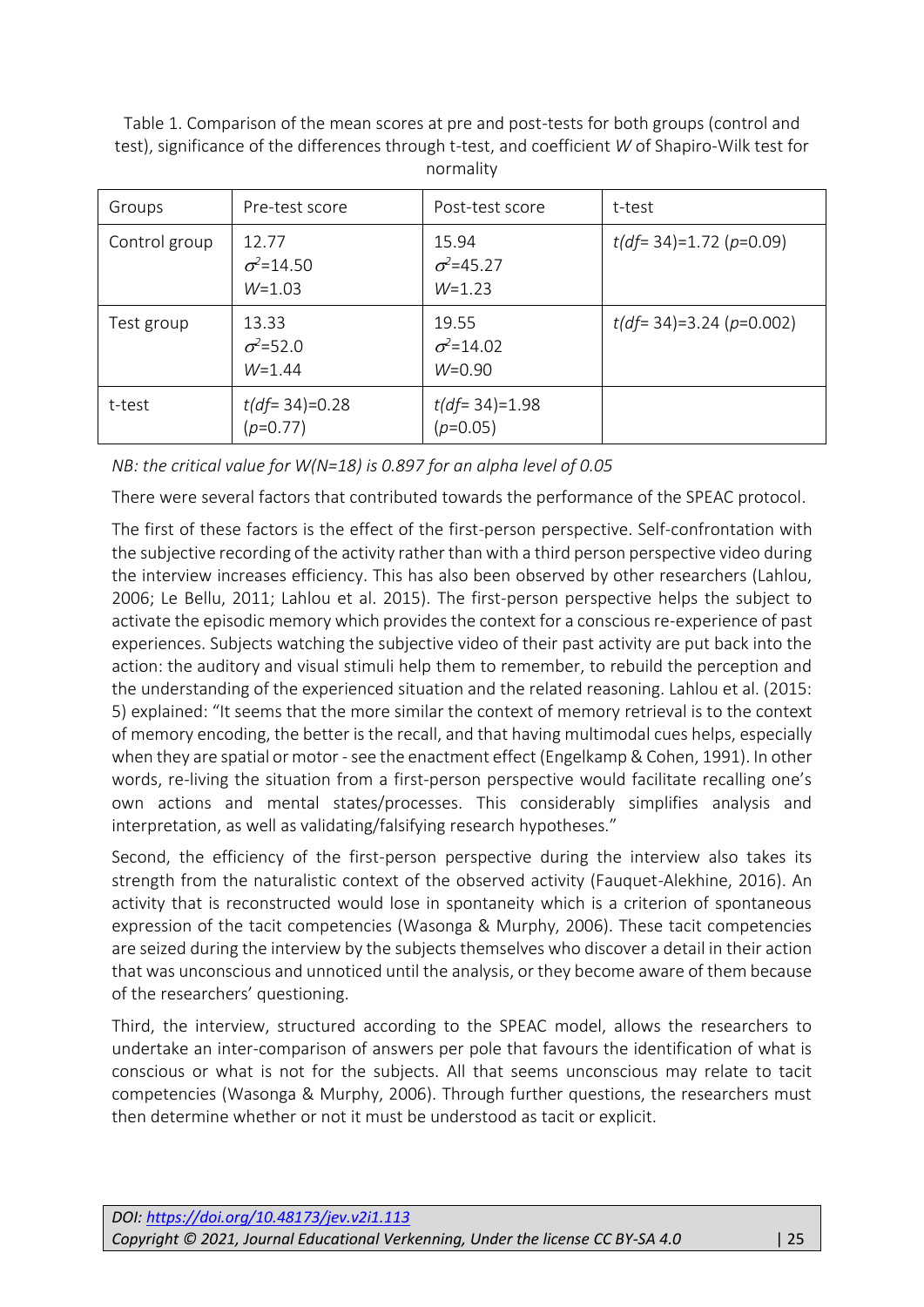Fourth, the self-confrontation provides easy access to non-technical skills provided that the researchers point it out whilst viewing the video because subjects usually focus on the technical gestures and objectives and forget the non-technical side of the activity.

### Limitations of the SPEAC protocol

Rieken et al. (2015) pointed out that "Just as the presence of a researcher can affect respondents' actions (Wickström and Bendix 2000), so might the presence of the recording device change the behaviour of recording and recorded individuals." In the present study, the student's behaviour during the analysis of the activity could be modified at least in two ways. Firstly, the behaviour could be impacted by the stress perceived by the student. However, previous studies (Fauquet-Alekhine, 2016; Fauquet-Alekhine & Lahlou, 2017) have shown that this bias is lessened early on once the subject gets involved in the nitty-gritty of the activity. Secondly, the subjects might force themselves to do better than they would in a daily context at school whilst performing the activity. However, this factor must not be considered as a bias when related the access to what makes students competencies, which is the objective of the work analysis. Indeed, the best way to obtain exhaustive results is to observe skilled students performing at their best. Therefore, combining positive and negative contributions, the firstperson perspective video induces a bias which is difficult to assess.

Another limitation is the time and the competencies needed to undertake the SPEAC-based method: do teachers have the time and the competencies for that, given their workload, the content of the programs to be taught and the time they are given to spend with students? Regarding the time (the present analysis took one hour for an activity lasting 15 minutes), it must be admitted that it is not easy to find a slot suitable for both teacher and student, especially due to the fact that it is carried out during free time. Regarding competencies, it is likely that the teachers will need a little training before implementing the method. In sum, applying the method requires an investment in time.

### **Conclusion**

The present pilot study demonstrated that the SPEAC protocol could be successfully applied in the educational field, showing benefits for teaching (gaining relevance and comprehensibility, integrating tacit and non-specific skills). In that, it is consistent with the results obtained in the occupational field. The SPEAC-based method should not be confused with "flipped learning" or "inverted learning" (Starkey, 2020) which designates teaching methods that favour learning outside the classroom to promote student-teacher exchange in the classroom. The SPEAC protocol is not a teaching method but a means to improve teaching methods. It participates towards the shift from teacher-centred learning to student-centred learning (Marshall, 2007; Starkey, 2020). In the long term, the protocol will be applied again at the Institution Saint-Louis during the new academic year. Articles are currently being prepared for French national education publications to promote this method widely in the French educational system.

### Data availability statement

The data that support the findings of this study are available from the corresponding author upon reasonable request.

### Acknowledgments

The authors thanks professor Gautier, Institution Saint-Louis (Saumur, France) for having made this study possible, and Professor Krushelnitskaya, head of the department of "Theoretical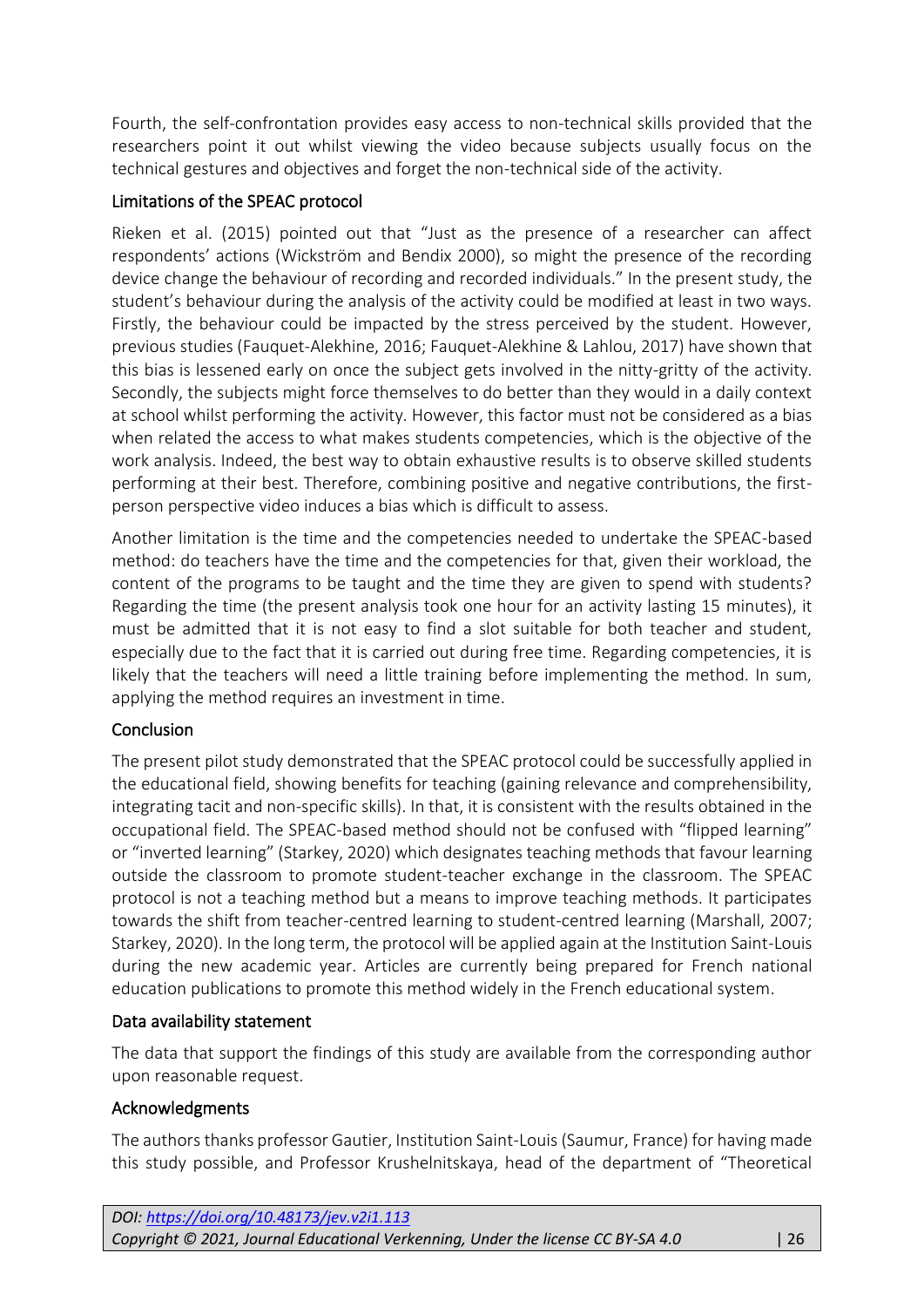foundations of social psychology", Moscow State University of Psychology and Education (MSUPE, Moscow, Russia) for having initiated the study. The research was financially supported by Electricité de France.

#### Disclosure statement

No potential conflict of interest was reported by the author.

#### References

- Engelkamp, J., & Cohen, R. L. (1991). Current issues in memory of action events, *Psychological Research* 53(3), 175-182.
- Fauquet-Alekhine, Ph. (2016). Subjective Ethnographic Protocol for Work Activity Analysis and Occupational Training Improvement, *British Journal of Applied Science & Technology*, 12(5): 1-16, Article no.BJAST.21632.
- Fauquet-Alekhine, Ph., & Lahlou, S. (2017). The Square of PErcieved ACtion model (SPEAC model) applied in digital ethnography for work activity analysis: performance and workers' perception, *Current Journal of Applied Science & Technology*, 22(3): 1-13, 2017; Article no.CJAST.34985.
- Fauquet-Alekhine, Ph., & Lahlou, S. (2021). Performance in Collaborative Activity: contribution of Intersubjectivity Theory, *Organizational Psychology,* (accepted).
- Fauquet-Alekhine, Ph., Bouhours, G., Texier, J., Lauret, A., Lahlou, S., & Granry, JC. (2020). Training Improvement through subjective work analysis: The example of Radial Puncture for arterial blood gas test. *Global Journal of Health Science,* 13(3):59.
- Fauquet-Alekhine, Ph. (2020). *Knowledge management in high-risk industries – Coping with skills drain*. London: Palgrave Macmillan.
- Lahlou, S. (2006). L'activité du point de vue de l'acteur et la question de l'inter-subjectivité : huit années d'expériences avec des caméras miniaturisées fixées au front des acteurs (subcam). *Communications,* (80), 209-234.
- Lahlou, S., Le Bellu, S., & Boesen-Mariani, S. (2015). Subjective evidence based ethnography: method and applications. *Integrative Psychological and Behavioral Science*, 49(2), 216-238.
- Le Bellu, S. (2011). Capitalisation des savoir-faire et des gestes professionnels dans le milieu industriel. PhD thesis, Un. of Bordeau, reference 2011BOR21825.
- Marshall, H. (2007). Global education in perspective: Fostering a global dimension in an English secondary school. *Cambridge Journal of Education*, 37(3), 355-374.
- Rieken, J., Garcia-Sanchez, E., Trujillo, M.P., & Bear, D. (2015). Digital ethnography and the social dimension of introspection: An empirical study in two Colombian schools. *Integrative Psychological and Behavioral Science*, 49(2), 253-274.
- Starkey, L. (2020). A review of research exploring teacher preparation for the digital age. *Cambridge Journal of Education*, 50(1), 37-56.
- Theureau, J. (2002). L'entretien d'autoconfrontation comme composante d'un programme de recherche empirique et technologique. *Communication aux IIe Journées Internationales des Sciences du Sport*, INSEP, Paris.

*DOI: <https://doi.org/10.48173/jev.v2i1.113> Copyright © 2021, Journal Educational Verkenning, Under the license CC BY-SA 4.0* | 27